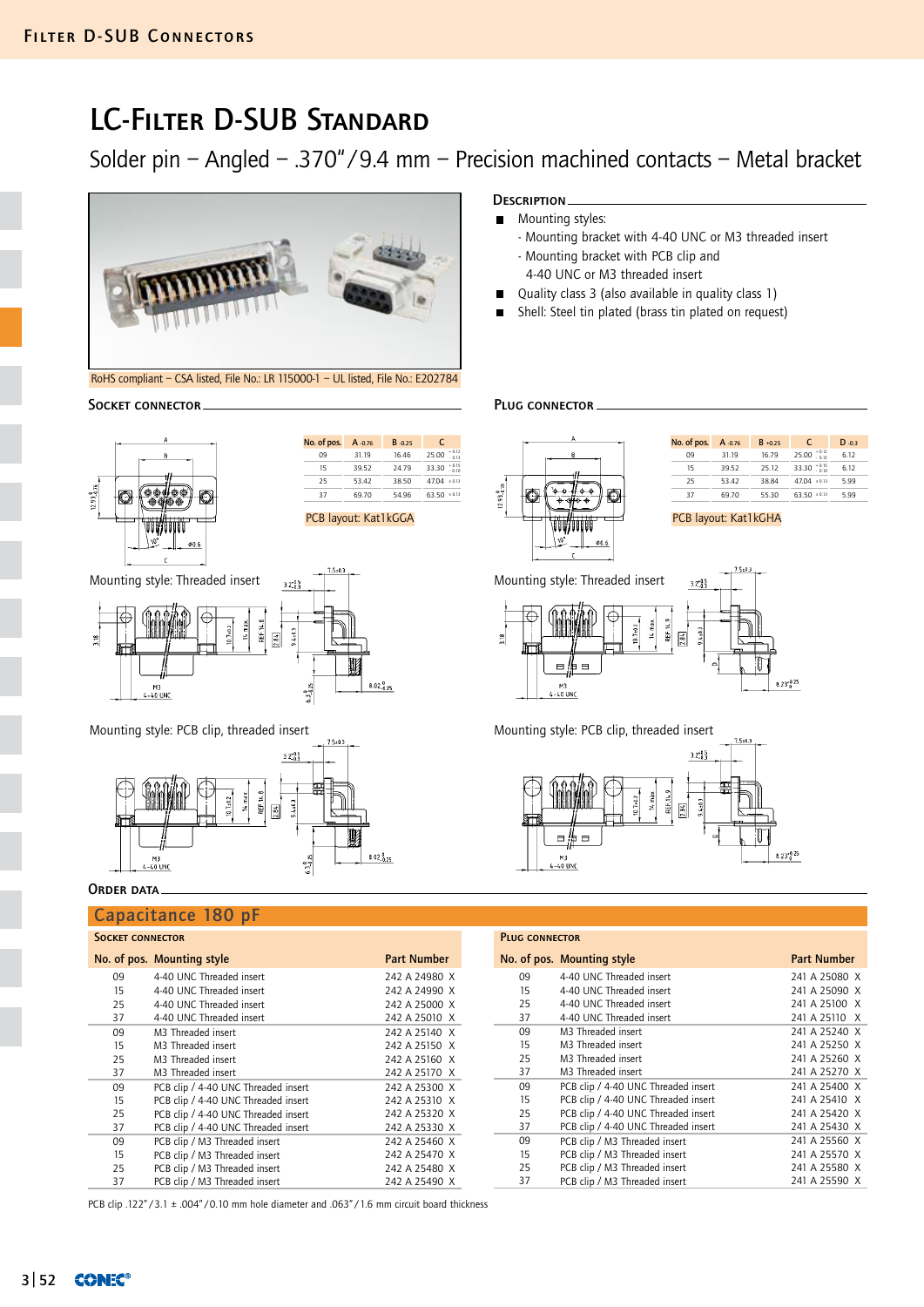# LC-Filter D-SUB Standard

Solder pin – Angled – .370"/9.4 mm – Precision machined contacts – Metal bracket

## ORDER DATA

|                         | Capacitance 370 pF                  |                    |                       |                                     |                    |  |
|-------------------------|-------------------------------------|--------------------|-----------------------|-------------------------------------|--------------------|--|
| <b>SOCKET CONNECTOR</b> |                                     |                    | <b>PLUG CONNECTOR</b> |                                     |                    |  |
|                         | No. of pos. Mounting style          | <b>Part Number</b> |                       | No. of pos. Mounting style          | <b>Part Number</b> |  |
| 09                      | 4-40 UNC Threaded insert            | 242 A 25020 X      | 09                    | 4-40 UNC Threaded insert            | 241 A 25120 X      |  |
| 15                      | 4-40 UNC Threaded insert            | 242 A 25030 X      | 15                    | 4-40 UNC Threaded insert            | 241 A 25130 X      |  |
| 25                      | 4-40 UNC Threaded insert            | 242 A 25040 X      | 25                    | 4-40 UNC Threaded insert            | 241 A 25140 X      |  |
| 37                      | 4-40 UNC Threaded insert            | 242 A 25050 X      | 37                    | 4-40 UNC Threaded insert            | 241 A 25150 X      |  |
| 09                      | M3 Threaded insert                  | 242 A 25180 X      | 09                    | M3 Threaded insert                  | 241 A 25280 X      |  |
| 15                      | M3 Threaded insert                  | 242 A 25190 X      | 15                    | M3 Threaded insert                  | 241 A 25290 X      |  |
| 25                      | M3 Threaded insert                  | 242 A 25200 X      | 25                    | M3 Threaded insert                  | 241 A 25300 X      |  |
| 37                      | M3 Threaded insert                  | 242 A 25210 X      | 37                    | M3 Threaded insert                  | 241 A 25310 X      |  |
| 09                      | PCB clip / 4-40 UNC Threaded insert | 242 A 25340 X      | 09                    | PCB clip / 4-40 UNC Threaded insert | 241 A 25440 X      |  |
| 15                      | PCB clip / 4-40 UNC Threaded insert | 242 A 25350 X      | 15                    | PCB clip / 4-40 UNC Threaded insert | 241 A 25450 X      |  |
| 25                      | PCB clip / 4-40 UNC Threaded insert | 242 A 25360 X      | 25                    | PCB clip / 4-40 UNC Threaded insert | 241 A 25460 X      |  |
| 37                      | PCB clip / 4-40 UNC Threaded insert | 242 A 25370 X      | 37                    | PCB clip / 4-40 UNC Threaded insert | 241 A 25470 X      |  |
| 09                      | PCB clip / M3 Threaded insert       | 242 A 25500 X      | 09                    | PCB clip / M3 Threaded insert       | 241 A 25600 X      |  |
| 15                      | PCB clip / M3 Threaded insert       | 242 A 25510 X      | 15                    | PCB clip / M3 Threaded insert       | 241 A 25610 X      |  |
| 25                      | PCB clip / M3 Threaded insert       | 242 A 25520 X      | 25                    | PCB clip / M3 Threaded insert       | 241 A 25620 X      |  |
| 37                      | PCB clip / M3 Threaded insert       | 242 A 25530 X      | 37                    | PCB clip / M3 Threaded insert       | 241 A 25630 X      |  |

# Capacitance 830 pF

| <b>SOCKET CONNECTOR</b> |                                     |                    | <b>PLUG CONNECTOR</b> |                                     |                    |  |
|-------------------------|-------------------------------------|--------------------|-----------------------|-------------------------------------|--------------------|--|
|                         | No. of pos. Mounting style          | <b>Part Number</b> |                       | No. of pos. Mounting style          | <b>Part Number</b> |  |
| 09                      | 4-40 UNC Threaded insert            | 242 A 25060 X      | 09                    | 4-40 UNC Threaded insert            | 241 A 25160 X      |  |
| 15                      | 4-40 UNC Threaded insert            | 242 A 25070 X      | 15                    | 4-40 UNC Threaded insert            | 241 A 25170 X      |  |
| 25                      | 4-40 UNC Threaded insert            | 242 A 25080 X      | 25                    | 4-40 UNC Threaded insert            | 241 A 25180 X      |  |
| 37                      | 4-40 UNC Threaded insert            | 242 A 25090 X      | 37                    | 4-40 UNC Threaded insert            | 241 A 25190 X      |  |
| 09                      | M3 Threaded insert                  | 242 A 25220 X      | 09                    | M3 Threaded insert                  | 241 A 25320 X      |  |
| 15                      | M3 Threaded insert                  | 242 A 25230 X      | 15                    | M3 Threaded insert                  | 241 A 25330 X      |  |
| 25                      | M3 Threaded insert                  | 242 A 25240 X      | 25                    | M3 Threaded insert                  | 241 A 25340 X      |  |
| 37                      | M3 Threaded insert                  | 242 A 25250 X      | 37                    | M3 Threaded insert                  | 241 A 25350 X      |  |
| 09                      | PCB clip / 4-40 UNC Threaded insert | 242 A 25380 X      | 09                    | PCB clip / 4-40 UNC Threaded insert | 241 A 25480 X      |  |
| 15                      | PCB clip / 4-40 UNC Threaded insert | 242 A 25390 X      | 15                    | PCB clip / 4-40 UNC Threaded insert | 241 A 25490 X      |  |
| 25                      | PCB clip / 4-40 UNC Threaded insert | 242 A 25400 X      | 25                    | PCB clip / 4-40 UNC Threaded insert | 241 A 25500 X      |  |
| 37                      | PCB clip / 4-40 UNC Threaded insert | 242 A 25410 X      | 37                    | PCB clip / 4-40 UNC Threaded insert | 241 A 25510 X      |  |
| 09                      | PCB clip / M3 Threaded insert       | 242 A 25540 X      | 09                    | PCB clip / M3 Threaded insert       | 241 A 25640 X      |  |
| 15                      | PCB clip / M3 Threaded insert       | 242 A 25550 X      | 15                    | PCB clip / M3 Threaded insert       | 241 A 25650 X      |  |
| 25                      | PCB clip / M3 Threaded insert       | 242 A 25560 X      | 25                    | PCB clip / M3 Threaded insert       | 241 A 25660 X      |  |
| 37                      | PCB clip / M3 Threaded insert       | 242 A 25570 X      | 37                    | PCB clip / M3 Threaded insert       | 241 A 25670 X      |  |

|                         | Capacitance 1300 pF                 |                    |                       |                                     |                    |
|-------------------------|-------------------------------------|--------------------|-----------------------|-------------------------------------|--------------------|
| <b>SOCKET CONNECTOR</b> |                                     |                    | <b>PLUG CONNECTOR</b> |                                     |                    |
|                         | No. of pos. Mounting style          | <b>Part Number</b> |                       | No. of pos. Mounting style          | <b>Part Number</b> |
| 09                      | 4-40 UNC Threaded insert            | 242 A 25100 X      | 09                    | 4-40 UNC Threaded insert            | 241 A 25200 X      |
| 15                      | 4-40 UNC Threaded insert            | 242 A 25110 X      | 15                    | 4-40 UNC Threaded insert            | 241 A 25210 X      |
| 25                      | 4-40 UNC Threaded insert            | 242 A 25120 X      | 25                    | 4-40 UNC Threaded insert            | 241 A 25220 X      |
| 37                      | 4-40 UNC Threaded insert            | 242 A 25130 X      | 37                    | 4-40 UNC Threaded insert            | 241 A 25230 X      |
| 09                      | M3 Threaded insert                  | 242 A 25260 X      | 09                    | M3 Threaded insert                  | 241 A 25360 X      |
| 15                      | M3 Threaded insert                  | 242 A 25270 X      | 15                    | M3 Threaded insert                  | 241 A 25370 X      |
| 25                      | M3 Threaded insert                  | 242 A 25280 X      | 25                    | M3 Threaded insert                  | 241 A 25380 X      |
| 37                      | M3 Threaded insert                  | 242 A 25290 X      | 37                    | M3 Threaded insert                  | 241 A 25390 X      |
| 09                      | PCB clip / 4-40 UNC Threaded insert | 242 A 25420 X      | 09                    | PCB clip / 4-40 UNC Threaded insert | 241 A 25520 X      |
| 15                      | PCB clip / 4-40 UNC Threaded insert | 242 A 25430 X      | 15                    | PCB clip / 4-40 UNC Threaded insert | 241 A 25530 X      |
| 25                      | PCB clip / 4-40 UNC Threaded insert | 242 A 25440 X      | 25                    | PCB clip / 4-40 UNC Threaded insert | 241 A 25540 X      |
| 37                      | PCB clip / 4-40 UNC Threaded insert | 242 A 25450 X      | 37                    | PCB clip / 4-40 UNC Threaded insert | 241 A 25550 X      |
| 09                      | PCB clip / M3 Threaded insert       | 242 A 25580 X      | 09                    | PCB clip / M3 Threaded insert       | 241 A 25680 X      |
| 15                      | PCB clip / M3 Threaded insert       | 242 A 25590 X      | 15                    | PCB clip / M3 Threaded insert       | 241 A 25690 X      |
| 25                      | PCB clip / M3 Threaded insert       | 242 A 25600 X      | 25                    | PCB clip / M3 Threaded insert       | 241 A 25700 X      |
| 37                      | PCB clip / M3 Threaded insert       | 242 A 25610 X      | 37                    | PCB clip / M3 Threaded insert       | 241 A 25710 X      |

PCB clip .122" / 3.1  $\pm$  .004" / 0.10 mm hole diameter and .063" / 1.6 mm circuit board thickness